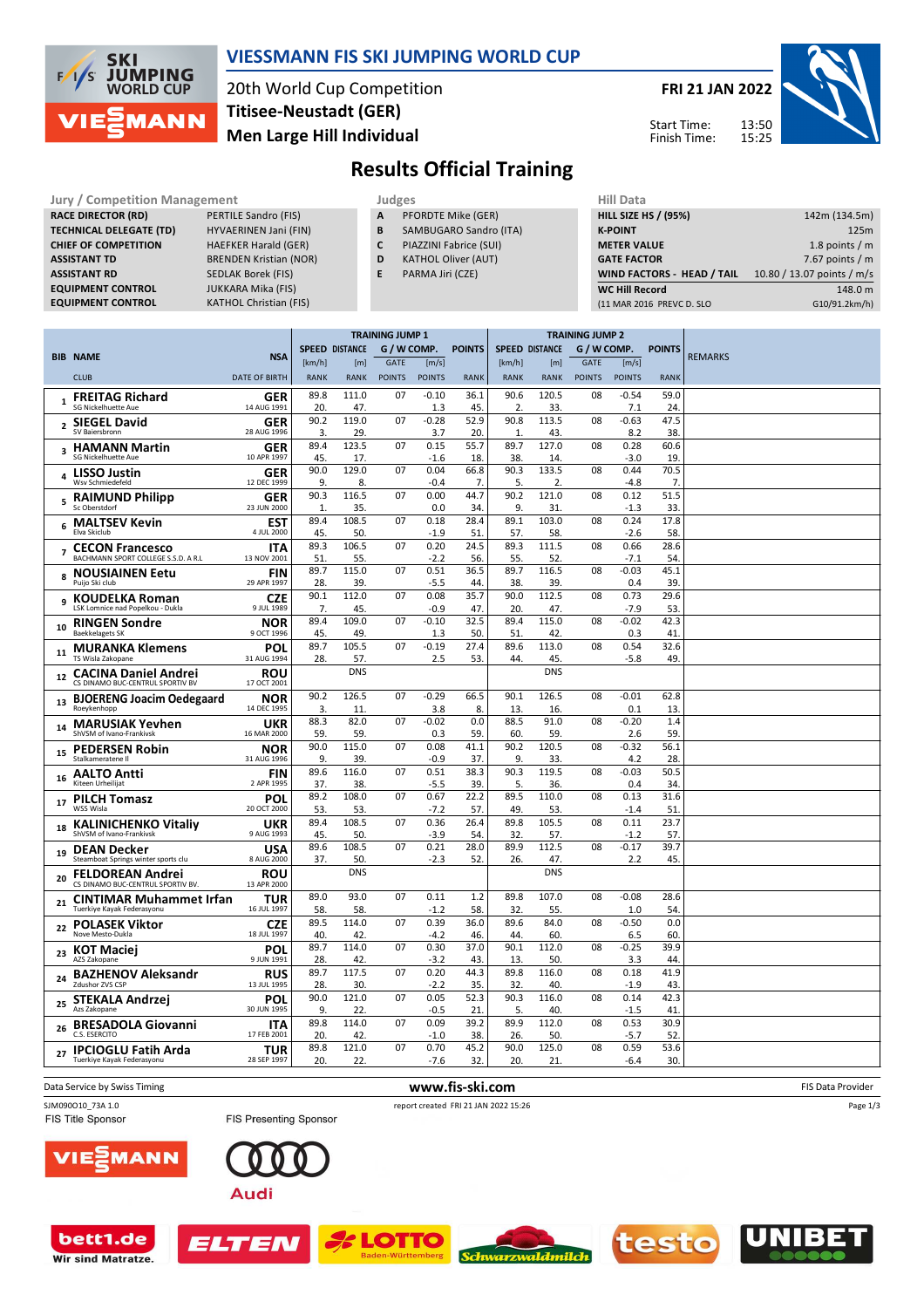

Wir sind Matratze.

#### **VIESSMANN FIS SKI JUMPING WORLD CUP**

20th World Cup Competition **Men Large Hill Individual Titisee-Neustadt (GER)**

**FRI 21 JAN 2022**

Start Time: Finish Time:



# **Results Official Training**

|    |                                                               |                           |                       |                       | <b>TRAINING JUMP 1</b>       |                        |               | <b>TRAINING JUMP 2</b> |                       |                              |                        |               |                |
|----|---------------------------------------------------------------|---------------------------|-----------------------|-----------------------|------------------------------|------------------------|---------------|------------------------|-----------------------|------------------------------|------------------------|---------------|----------------|
|    | <b>BIB NAME</b>                                               | <b>NSA</b>                |                       | <b>SPEED DISTANCE</b> | G / W COMP.                  |                        | <b>POINTS</b> |                        | <b>SPEED DISTANCE</b> | G / W COMP.                  |                        | <b>POINTS</b> | <b>REMARKS</b> |
|    | <b>CLUB</b>                                                   | <b>DATE OF BIRTH</b>      | [km/h]<br><b>RANK</b> | [m]<br>RANK           | <b>GATE</b><br><b>POINTS</b> | [m/s]<br><b>POINTS</b> | <b>RANK</b>   | [km/h]<br><b>RANK</b>  | [m]<br><b>RANK</b>    | <b>GATE</b><br><b>POINTS</b> | [m/s]<br><b>POINTS</b> | <b>RANK</b>   |                |
|    |                                                               |                           | 89.8                  | 120.0                 | 07                           | 0.17                   | 49.2          | 90.1                   | 129.0                 | 08                           | 0.48                   | 62.0          |                |
| 28 | <b>ZNISZCZOL Aleksander</b><br><b>WSS Wisla</b>               | POL<br>8 MAR 1994         | 20.                   | 26.                   |                              | $-1.8$                 | 24.           | 13.                    | 5.                    |                              | $-5.2$                 | 16.           |                |
| 29 | <b>BOYD-CLOWES Mackenzie</b><br>Altius Nordic Ski Club        | <b>CAN</b><br>13 JUL 1991 | 90.2<br>3.            | 117.0<br>33.          | 07                           | 0.26<br>$-2.8$         | 42.8<br>36.   | 90.5<br>3.             | 117.0<br>38.          | 08                           | $-0.25$<br>3.3         | 48.9<br>36.   |                |
| 30 | <b>AIGRO Artti</b><br>Pohjakotkas                             | EST<br>29 AUG 1999        | 89.2<br>53.           | 126.0<br>13.          | 07                           | 0.31<br>$-3.3$         | 58.5<br>17    | 89.0<br>59.            | 128.0<br>11           | 08                           | 0.71<br>$-7.7$         | 57.7<br>27    |                |
| 31 | <b>SATO Keiichi</b><br>Megmilk Snow Brand Ski Team            | <b>JPN</b><br>27 JUL 1997 | 89.2<br>53            | 116.5<br>35.          | 07                           | 0.65<br>$-7.0$         | 37.7<br>40.   | 89.5<br>49.            | 120.0<br>35.          | 08                           | 0.61<br>$-6.6$         | 44.4<br>40.   |                |
| 32 | <b>WOLNY Jakub</b><br><b>LKS Klimczok Bystra</b>              | POL<br>15 MAY 1995        | 89.2<br>53.           | 106.5<br>55.          | 07                           | 0.05<br>$-0.5$         | 26.2<br>55.   | 89.4<br>51             | 113.5<br>43           | 08                           | 0.70<br>$-7.6$         | 31.7<br>50.   |                |
| 33 | <b>JELAR Ziga</b><br>Sk Triglav kranj                         | <b>SLO</b><br>22 OCT 1997 | 89.5<br>40            | 122.0<br>20.          | 07                           | 0.37<br>$-4.0$         | 50.6<br>22.   | 89.6<br>44.            | 121.0<br>31           | 08                           | 0.22<br>$-2.4$         | 50.4<br>35    |                |
| 34 | <b>KYTOSAHO Niko</b><br>Paimion urheilijat                    | <b>FIN</b><br>18 DEC 1999 | 89.5<br>40.           | 129.5<br>7.           | 07                           | 0.18<br>$-1.9$         | 66.2<br>9.    | 89.7<br>38.            | 122.0<br>26.          | 08                           | 0.12<br>$-1.3$         | 53.3<br>32    |                |
| 35 | <b>PETER Dominik</b><br>Am Bachtel wald                       | SUI                       | 89.7                  | 115.0                 | 07                           | 0.42                   | 37.5          | 90.3                   | 106.0                 | 08                           | $-0.09$                | 27.0          |                |
| 36 | <b>FREUND Severin</b>                                         | 30 MAY 2001<br>GER        | 28.<br>89.7           | 39.<br>128.5          | 07                           | $-4.5$<br>0.05         | 41<br>65.8    | 5.<br>90.1             | 56.<br>121.5          | 08                           | 1.2<br>$-0.32$         | 56.<br>57.9   |                |
| 37 | WSV DJK Rastbuechl<br><b>ITO Daiki</b>                        | 11 MAY 1988<br><b>JPN</b> | 28<br>89.6            | 9.<br>121.5           | 07                           | $-0.5$<br>0.36         | 10.<br>49.8   | 13.<br>89.7            | 27.<br>108.0          | 08                           | 4.2<br>$-0.26$         | 25.<br>32.8   |                |
| 38 | Megmilk Snow Brand Ski Team<br><b>AMMANN Simon</b>            | 27 DEC 1985<br>SUI        | 37.<br>89.5           | 21.<br>120.0          | 07                           | $-3.9$<br>0.53         | 23.<br>45.3   | 38.<br>89.9            | 54.<br>113.0          | 08                           | 3.4<br>0.23            | 48.<br>35.9   |                |
| 39 | <b>SSC Toggenburg</b><br><b>AIGNER Clemens</b>                | 25 JUN 1981<br>AUT        | 40<br>89.8            | 26.<br>110.0          | 07                           | $-5.7$<br>$-0.13$      | 31.<br>34.7   | 26.<br>90.2            | 45.<br>119.5          | 08                           | $-2.5$<br>0.12         | 46.<br>48.8   |                |
| 40 | SV Innsbruck-Bergisel-Tirol<br><b>DESCHWANDEN Gregor</b>      | 2 FEB 1993<br>SUI         | 20.<br>89.8           | 48.<br>117.5          | 07                           | 1.7<br>$-0.04$         | 48.<br>47.0   | 9.<br>89.8             | 36.<br>123.5          | 08                           | $-1.3$<br>$-0.04$      | 37.<br>57.8   |                |
| 41 | Horw<br><b>KLIMOV Evgenii</b>                                 | 27 FEB 1991<br><b>RUS</b> | 20.<br>89.9           | 30.<br>112.0          | 07                           | 0.5<br>$-0.04$         | 29.<br>37.1   | 32.<br>89.9            | 24.<br>121.5          | 08                           | 0.5<br>0.01            | 26.<br>53.6   |                |
| 42 | Perm / Moscow RGSH Stolica<br><b>WELLINGER Andreas</b>        | 3 FEB 1994<br>GER         | 15.                   | 45.<br><b>DNS</b>     |                              | 0.5                    | 42.           | 26.                    | 27.<br><b>DNS</b>     |                              | $-0.1$                 | 30.           |                |
|    | Sc Ruhpolding<br><b>KOBAYASHI Junshiro</b>                    | 28 AUG 1995<br>JPN        | 90.0                  | 117.5                 | 07                           | 0.12                   | 45.2          | 90.0                   | 129.0                 | 08                           | 0.47                   | 62.1          |                |
| 44 | Megmilk Snow Brand Ski Team<br><b>PREVC Peter</b>             | 11 JUN 1991<br><b>SLO</b> | 9.<br>89.9            | 30.<br>122.5          | 07                           | $-1.3$<br>0.60         | 32.<br>49.0   | 20.<br>90.1            | 5.<br>128.0           | 08                           | $-5.1$<br>0.44         | 14<br>60.6    |                |
| 45 | SK Triglav Kranj<br><b>NAKAMURA Naoki</b>                     | 20 SEP 1992<br><b>JPN</b> | 15.<br>89.4           | 19.<br>107.5          | 07                           | $-6.5$<br>$-0.36$      | 25.<br>33.2   | 13.<br>89.7            | 11.<br>112.5          | 08                           | $-4.8$<br>0.29         | 19.<br>34.4   |                |
|    | Tokai University Sapporo Ski Club<br><b>TSCHOFENIG Daniel</b> | 19 SEP 1996<br>AUT        | 45.<br>89.1           | 54.<br>117.0          | 07                           | 4.7<br>$-0.19$         | 49.<br>48.1   | 38.<br>89.9            | 47<br>126.0           | 08                           | $-3.1$<br>0.20         | 47<br>59.6    |                |
| 46 | SV Achomitz-Zahomc                                            | 28 MAR 2002               | 57.<br>89.7           | 33.<br>121.0          | 07                           | 2.5<br>$-0.15$         | 28.<br>54.8   | 26.<br>89.9            | 18.<br>129.0          | 08                           | $-2.2$<br>0.48         | 23.<br>62.0   |                |
| 47 | <b>PASCHKE Pius</b><br>WSV Kiefersfelden                      | GER<br>20 MAY 1990        | 28.                   | 22.                   |                              | 2.0                    | 19.           | 26.                    | 5.                    |                              | $-5.2$                 | 16.           |                |
| 48 | <b>ASCHENWALD Philipp</b><br>SC Mayerhofen-Tirol              | AUT<br>12 NOV 1995        | 89.9<br>15.           | 123.5<br>17.          | 07                           | $-0.23$<br>3.0         | 60.3<br>15.   | 90.5<br>3.             | 137.5<br>1.           | 08                           | 0.71<br>$-7.7$         | 74.8<br>3.    |                |
| 49 | <b>SCHMID Constantin</b><br>Wsv Oberaudorf                    | GER<br>27 NOV 1999        | 90.3<br>1.            | 133.0<br>4.           | 07                           | $-0.23$<br>3.0         | 77.4<br>3.    | 90.0<br>20.            | 130.5<br>3.           | 07<br>3.8                    | 0.22<br>$-2.4$         | 71.3<br>6.    |                |
| 50 | <b>LEYHE Stephan</b><br>SC Willingen                          | GER<br>5 JAN 1992         | 90.1<br>7.            | 126.5<br>11           | 07                           | 0.08<br>$-0.9$         | 61.8<br>13.   | 89.6<br>44.            | 127.0<br>14           | 07<br>3.8                    | 0.49<br>$-5.3$         | 62.1<br>14    |                |
| 51 | <b>FETTNER Manuel</b><br>SV Innsbruck-Bergisel-Tirol          | AUT<br>17 JUN 1985        | 89.7<br>28            | 131.0<br>6.           | 07                           | 0.20<br>$-2.2$         | 68.6<br>6.    | 89.4<br>51             | 128.5<br>10.          | 07<br>3.8                    | 0.25<br>$-2.7$         | 67.4<br>9.    |                |
| 52 | <b>KOS Lovro</b><br>SSK Ilirija                               | <b>SLO</b><br>23 JUL 1999 | 89.9<br>15.           | 143.0<br>1.           | 07                           | 0.43<br>$-4.6$         | 87.8<br>1.    | 89.3<br>55.            | 126.0<br>18.          | 07<br>3.8                    | 0.24<br>$-2.6$         | 63.0<br>12.   |                |
| 53 | SATO Yukiya<br>Megmilk Snow Brand Ski Team                    | <b>JPN</b><br>19 JUN 1995 |                       | <b>DNS</b>            |                              |                        |               | 89.6<br>44.            | 124.5<br>22.          | 07<br>3.8                    | 0.22<br>$-2.4$         | 60.5<br>21    |                |
| 54 | <b>ZAJC Timi</b><br>SSK Ljubno BTC                            | <b>SLO</b><br>26 APR 2000 | 89.5<br>40.           | 120.5<br>25.          | 07                           | 0.29<br>$-3.1$         | 48.8<br>26.   | 89.4<br>51.            | 121.5<br>27.          | 07<br>3.8                    | 0.26<br>$-2.8$         | 54.7<br>29.   |                |
|    | <sub>55</sub> PREVC Cene<br>Sk Triglav kranj                  | <b>SLO</b><br>12 MAR 1996 | 89.8<br>20.           | 116.5<br>35.          | 07                           | $-0.14$<br>1.8         | 46.5<br>30.   | 90.2<br>9.             | 121.5<br>27.          | 07<br>3.8                    | $-0.18$<br>2.4         | 59.9<br>22.   |                |
| 56 | <b>HUBER Daniel</b><br>SC Seekirchen-Salzburg                 | <b>AUT</b><br>2 JAN 1993  | 89.4<br>45.           | 126.0<br>13.          | 07                           | $-0.04$<br>0.5         | 62.3<br>12.   | 89.8<br>32.            | 130.0<br>4.           | 07<br>3.8                    | 0.07<br>$-0.8$         | 72.0<br>5.    |                |
| 57 | <b>KRAFT Stefan</b><br>SV Schwarzach-Salzburg                 | AUT<br>13 MAY 1993        | 89.7<br>28            | 120.0<br>26.          | 07                           | 0.25<br>$-2.7$         | 48.3<br>27.   | 89.7<br>38.            | 129.0<br>5.           | 07<br>3.8                    | 0.29<br>$-3.1$         | 67.9<br>8.    |                |
| 58 | <b>HOERL Jan</b><br>SC Bischofshofen                          | AUT<br>16 OCT 1998        | 89.3<br>51.           | 128.0<br>10.          | 07                           | 0.50<br>$-5.4$         | 60.0<br>16.   | 89.1<br>57.            | 122.5<br>25.          | 07<br>3.8                    | $-0.21$<br>2.7         | 62.0<br>16.   |                |
| 59 | <b>LANISEK Anze</b><br><b>Ssk Menges</b>                      | <b>SLO</b><br>20 APR 1996 | 89.9                  | 133.0                 | 07                           | 0.01                   | 74.3          | 90.1                   | 125.5                 | 07                           | $-0.04$                | 65.2          |                |
|    |                                                               |                           | 15.                   | 4.                    |                              | $-0.1$                 | 4.            | 13.                    | 20.                   | 3.8                          | 0.5                    | 10.           |                |